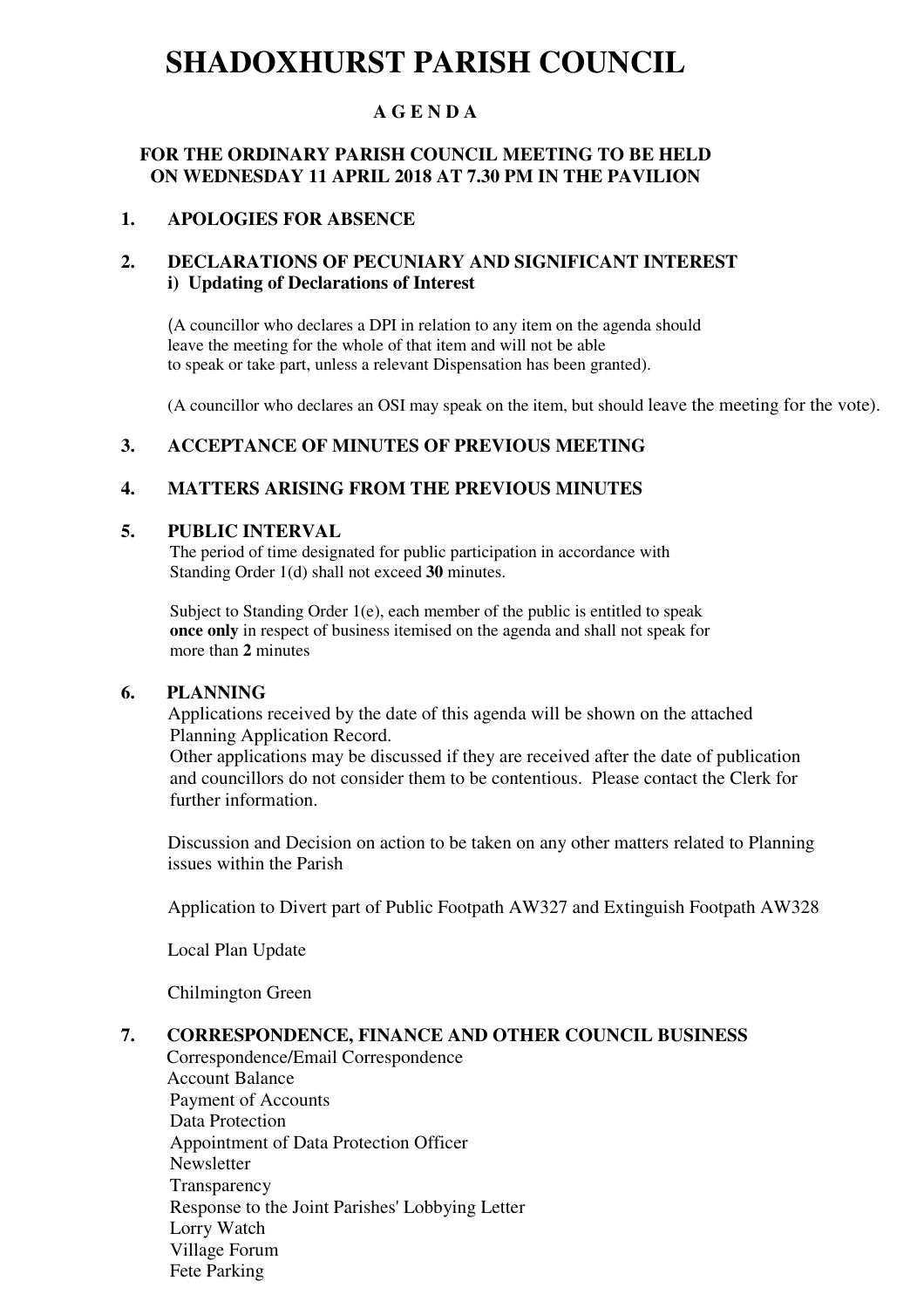Grievance Procedure Social Media Policy Conservation Area Review Group Insurance

# **8. CHAIRMAN'S REPORT**

## **9. SHADOXHURST WEBSITE**

## **10. VILLAGE HALL, PAVILION, RECREATION FIELD, VILLAGE GREEN AND SIGN**

Inspection of Village Hall before and following Hiring – Information item only General Issues relating to the Village Hall General Issues relating to the Pavilion General Issues relating to the Field/Car Park/Play Area/Village Sign/Village Green Future Scholars Hiring Agreement Community Exercise Equipment Grass Protection for Recreation Field

# **11. BOROUGH COUNCILLORS' REPORTS**

# **12. COUNTY COUNCILLOR'S REPORT**

**13. OUTSIDE REPORTS**  Footpath Warden

# **14. VILLAGE RESPONSIBILITIES**

### **15. ITEMS FOR INCLUSION ON THE AGENDA FOR NEXT MEETING**

# **16. HIGHWAYS/PUBLIC RIGHTS OF WAY**

Painting of Yellow Lines in Woodchurch Road Bus Stop Lay By Parking outside Rectory Bungalows Village Speed Limits Temporary Closure of Tally Ho Road

# **17. FORUM FOR EXCHANGE OF INFORMATION BETWEEN COUNCILLORS**

*Parish Clerk 4 April 2018*